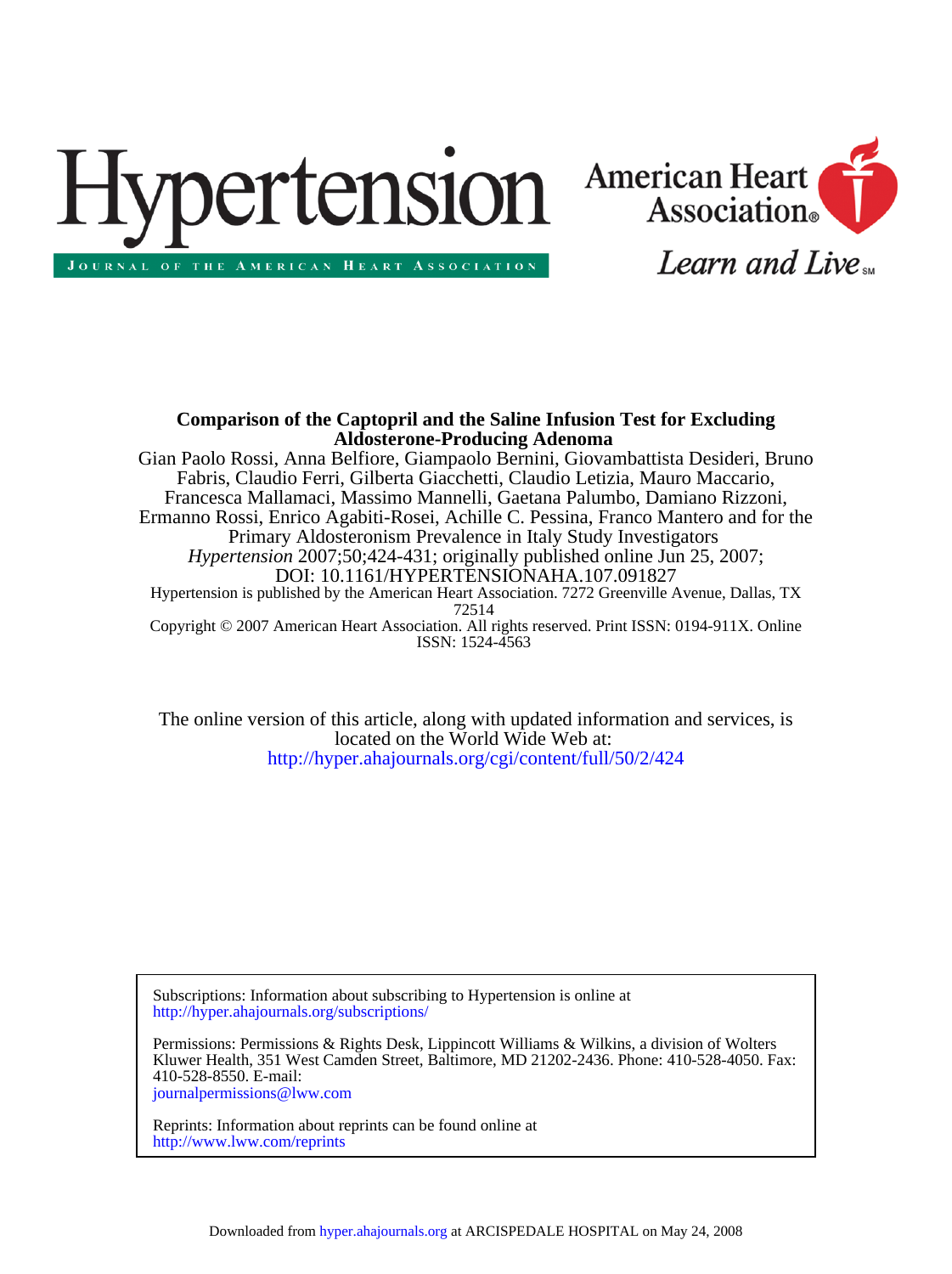# **Comparison of the Captopril and the Saline Infusion Test for Excluding Aldosterone-Producing Adenoma**

Gian Paolo Rossi, Anna Belfiore, Giampaolo Bernini, Giovambattista Desideri, Bruno Fabris, Claudio Ferri, Gilberta Giacchetti, Claudio Letizia, Mauro Maccario, Francesca Mallamaci, Massimo Mannelli, Gaetana Palumbo, Damiano Rizzoni, Ermanno Rossi, Enrico Agabiti-Rosei, Achille C. Pessina, Franco Mantero; for the Primary Aldosteronism Prevalence in Italy Study Investigators

*Abstract*—We performed a prospective head-to-head comparison of the accuracy of the captopril test (CAPT) and the saline infusion test (SAL) for confirming primary aldosteronism due to an aldosterone-producing adenoma (APA) in patients with different sodium intake. A total of 317 (26.9%) of the 1125 patients screened in the Primary Aldosteronism Prevalence in Italy Study underwent both CAPT and SAL. They were composed of the patients with a high aldosterone/renin ratio baseline and 1 every 4 patients without such criterion. The accuracy of post-CAPT or post-SAL plasma aldosterone values for diagnosing APA was estimated with the area under the receiver operator characteristics curves. Primary aldosteronism was found in 120 patients, of which 46 had an APA. No untoward effect occurred with either test. The area under the receiver operator characteristics curve of plasma aldosterone for both tests was higher  $(P< 0.0001)$  than that under the diagonal, but the between-test difference was borderline significant  $(P=0.054)$ . The optimal aldosterone cutoff value for identifying APA was 13.9 and 6.75 ng/dL for the CAPT and SAL, respectively. Even at these cutoffs, sensitivity and specificity were moderate because of overlap of values between patients with and without APA. When examined in relation to sodium intake, the accuracy of the SAL surpassed that of the CAPT in the patients with a sodium intake  $\leq 130$  mEq per day; this difference waned at a higher Na<sup>+</sup> intake. Thus, both the CAPT and the SAL are safe and moderately accurate for excluding APA; at a sodium intake >7.6 g per day, the SAL offers no advantage over the easier-to-perform CAPT. **(***Hypertension***. 2007;50:424-431.)**

**Key Words:** secondary hypertension ■ aldosterone ■ aldosteronism ■ clinical science ■ secondary

The Primary Aldosteronism Prevalence in Italy (PAPY) Study showed that primary aldosteronism (PA) is far more common than usually perceived: 11.2% of 1125 newly diagnosed hypertensive patients referred to hypertension (HT) centers had PA, which was because of an aldosteroneproducing adenoma (APA) in 4.8% of the subjects.1 The potential curability and prevention of excess cardiovascular damage (reviewed in Reference 2) and events<sup>3</sup> also underscores the importance of developing accurate strategies for timely diagnosing of APA.

The aldosterone/renin ratio (ARR) and the multivariable approaches proposed to this end are sensitive but moderately accurate,4–6 because they do not completely differentiate patients with PA and those with primary (essential) HT (PH), as initially believed.7 The ARR allows discrimination of patients with PA from those with low-renin PH only if aldosterone is overtly increased despite a high sodium  $(Na^+)$  intake, provided that low or very low plasma renin activity can be accurately measured, which is rarely feasible in current laboratory practice.8 –12 Moreover, calculation of the ARR under some antihypertensive medications,13 like  $\beta$ -adrenergic blockers,<sup>14,15</sup> which blunt renin but have little effect on aldosterone secretion, can generate false-positive ARR, thus further lowering its specificity.9,16

Identification of APA and unilateral hyperplasia, the surgically curable forms of PA, requires adrenal vein sampling (AVS), which is invasive and minimally risky.17,18 Hence, a confirmatory test is necessary in the patients with a positive screening test to select candidates for AVS.19 Available confirmatory tests are composed of the oral sodium loading test,<sup>20</sup> the saline infusion test  $(SAL)$ ,<sup>21,22</sup> the captopril test  $(CAPT)$ , 4,23,24 or the fludrocortisone suppression test. 21,25–28 Their validation stands on studies on few patients with APA, mostly performed retrospectively, and with another test as

*Hypertension* **is available at http://www.hypertensionaha.org DOI: 10.1161/HYPERTENSIONAHA.107.091827**

Received April 3, 2007; first decision April 21, 2007; revision accepted May 21, 2007.

From the DMCS Internal Medicine 4 (G.P.R., A.C.P.), Padova, Italy; Internal Medicine (A.B.), Bari, Italy; Internal Medicine (G.B.), Pisa, Italy; Department of Internal Medicine and Public Health (G.D., C.F.), L'Aquila, Italy; Internal Medicine (B.F.), Trieste, Italy; Endocrinology (G.G.), Ancona, Italy; Internal Medicine (C.L.), Rome, Italy; Endocrinology (M. Maccario), Torino, Italy; Nephrology (F.M.), Reggio Calabria, Italy; Endocrinology (M. Mannelli), Firenze, Italy; Internal Medicine (G.P.), Legnano, Italy; Internal Medicine (D.R., E.A.-R.), Brescia, Italy; Azienda Ospedaliera ASMN di Reggio Emilia, Internal Medicine (E.R.), Reggio Emilia, Italy; Endocrinology (F.M.), Padova, Italy.

Correspondence to Gian Paolo Rossi, Internal Medicine 4, University Hospital, via Giustiniani, 2, 35126 Padova, Italy. E-mail gianpaolo.rossi@unipd.it © 2007 American Heart Association, Inc.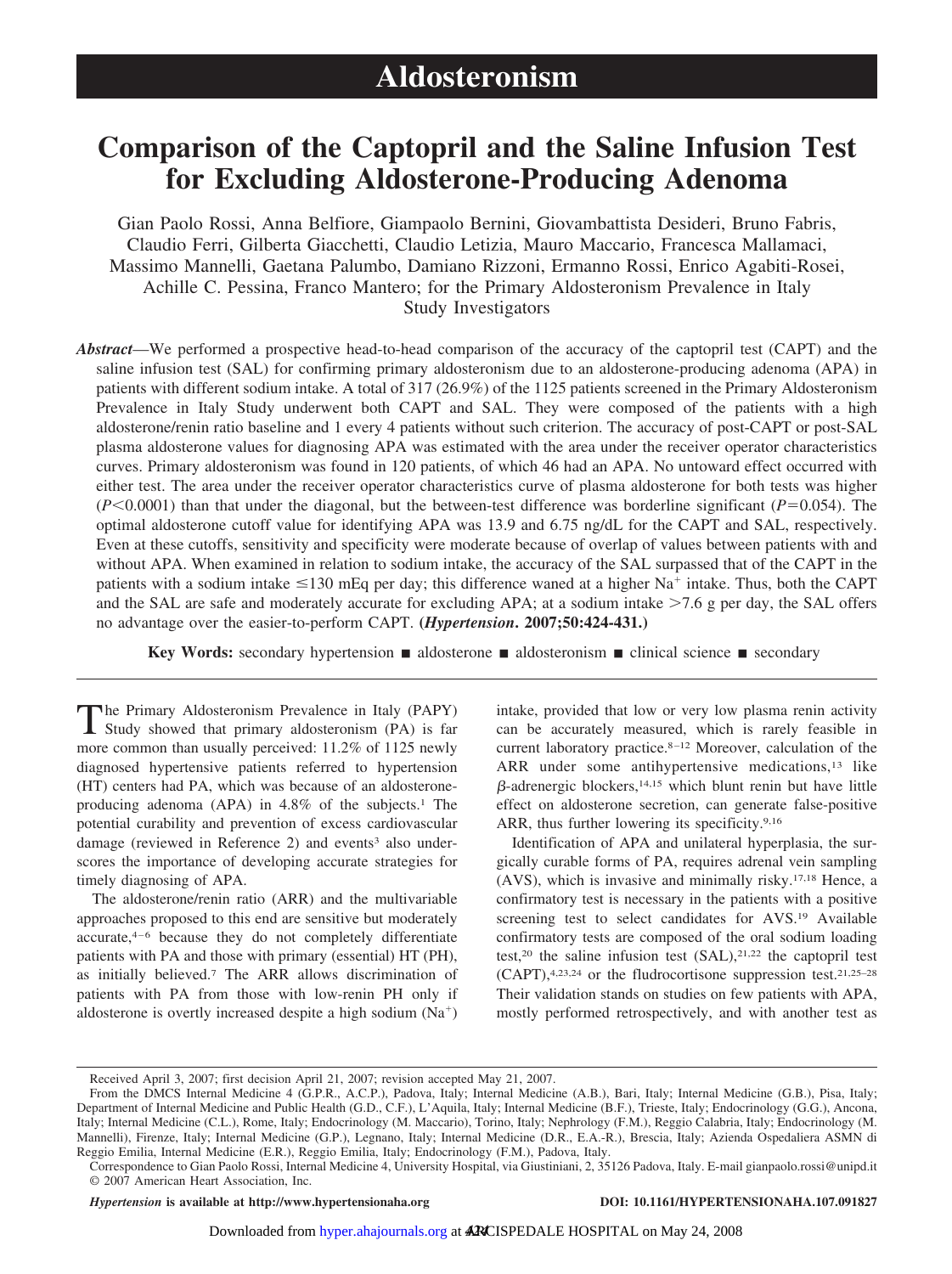referent.10,13,22,26 To date, only one study has compared the performance of the CAPT test with the oral  $Na<sup>+</sup>$  loading,<sup>20</sup> and although in one of the studies that introduced the CAPT the SAL was used as referent,<sup>24</sup> there was no head-to-head comparison of the CAPT and the SAL. Moreover, notwithstanding the well-known inverse relationship between renin and aldosterone secretion on one hand and  $Na<sup>+</sup>$  intake on the other, there is no information on the impact of  $Na<sup>+</sup>$  balance on either test performance.

The diagnostic performance of a test can be evaluated with a conclusive diagnosis as referent, which is feasible only in APA, because there are no criteria for reliably diagnosing idiopathic hyperaldosteronism (IHA). Therefore, the PAPY Study Steering Committee planned to prospectively compare the performance of the CAPT and SAL for excluding APA and to evaluate the effect of  $Na<sup>+</sup>$  intake on this performance.

#### **Subjects and Methods**

The PAPY Study protocol followed the Statement for Reporting Studies of Diagnostic Accuracy recommendations,<sup>29</sup> as detailed.<sup>1</sup> The procedures followed were in accordance with institutional guidelines; the protocol was approved by the institutional review committee of the University of Padua and adhered to the principles of the Declaration of Helsinki. An informed written consent was obtained from each participant.

Briefly, consecutive, newly diagnosed hypertensive patients, referred to specialized HT centers nationwide in Italy, were enrolled after an informed consent was obtained.1 A previous diagnosis of a secondary form of HT and the patient's refusal to participate in the study were the exclusion criteria.

## **The CAPT and the SAL**

The flow chart shown in Figure 1 summarizes the study protocol. All of the patients underwent measurement of the  $24$ -hour Na<sup>+</sup> urine excretion. The CAPT was performed in the sitting position with 50 mg of PO captopril.1 For the head-to-head comparison of the 2 tests, those who had an ARR  $\geq$ 40 baseline, and/or  $\geq$ 30 after captopril, and/or a logistic discriminant function score  $\geq 0.50$  (please see supplemental data available at http://hyper.ahajournals.org) and 1 of every 4 consecutive patients not fulfilling such criteria underwent the SAL.

For calculation of the ARR, the lowest value of the denominator, eg, plasma renin activity (PRA), was set to 0.2 ng/mL per hour to

Patient recruitment (n = 1180): **Protocol violation** or incomplete data (n=55) **Screening test**  $(n=1125)$ **Negative Positive** Each every 4 consecutive pts CAPT (n=1125) SAL (n=317) **Head-to-Head comparison** of CAPT and SAL  $(n=317)$ **Conclusive diagnosis** (by the "4 corners approach")  $(n=317)$ مد **IHA APA** PH  $(n=74)$  $(n=46)$  $(n=197)$ Gold standard for evaluation of CAPT and SAL

avoid overinflating the ARR. For both tests, patients were prepared from the pharmacological standpoint as described (data supplement).1 Treatment with a long-acting calcium channel blocker and/or doxazosin was allowed if necessary for minimizing the risks of uncontrolled HT. The SAL was performed only when serum  $K^+$ levels were  $\geq 3.0$  mEq/L, because hypokalemia blunts aldosterone secretion and, therefore, might preclude the detection of suppressibility of aldosterone with volume expansion. Thus, oral potassium supplementation was allowed during the days before the SAL.

The SAL involved infusion of 2 L of 0.9% saline IV over 4 hours.<sup>21</sup> Before and 4 hours after the infusion, PRA, plasma aldosterone, cortisol, and serum  $K<sup>+</sup>$  were measured (see the data supplement).

#### **Further Tests**

To avoid biasing the test performance evaluation, the further diagnostic workup (Figure 1) was based only on the results of ARR baseline, and/or after the CAPT, and/or the logistic discriminant function test<sup>4</sup> (see the data supplement).<sup>1</sup> The patients positive at such tests were submitted to an imaging test for identification of adrenocortical nodules, $1$  but they were also submitted to  $AVS<sup>17</sup>$  or to dexamethasone-suppressed adrenocortical scintigraphy to identify a lateralized aldosterone excess production, regardless of the imaging test results.1 AVS was deemed to provide a lateralization diagnosis only if bilaterally selective<sup>17</sup>; corticotropin stimulation was not systematically used during AVS, because although it improves assessment of selectivity of catheterization, it does not improve the diagnostic accuracy.<sup>30,31</sup>

#### **Biochemical Measurements**

Serum creatinine, serum and urine  $Na<sup>+</sup>$  and  $K<sup>+</sup>$  levels, PRA, aldosterone, cortisol, and glomerular filtration rate were measured as described<sup>1</sup>; hypokalemia was defined as serum  $K^+ \leq 3.5$  mEq/L. Normal ranges, intra-assay and interassay coefficients of variation, and antibody cross-reactivity for the hormonal measurements have already been reported.<sup>1</sup>

#### **Diagnostic Criteria**

Identification of APA required all of the following criteria: (1) evidence of PA at the screening test as defined above; (2) lateralization of aldosterone secretion at AVS or at 131I-norcholesterol dexamethasone–suppressed adrenocortical scintigraphy; (3) evidence of adenoma at computed tomography, and/or magnetic resonance, and/or surgery, and/or pathology; and (4) demonstration of normokalemia and HT cure, or improvement, at follow-up after adrenalectomy by the criteria (see the data supplement) already

> **Figure 1.** The flow chart shows the study design. After enrollment, 55 patients were discarded from further analysis because of incomplete data, protocol violations, or unwillingness to undergo further testing. The remaining 1125 patients undergoing measurement of the ARR baseline also had the CAPT. Those with an ARR  $\geq 40$ baseline, and/or  $\geq$  30 after captopril, and/or a logistic discriminant function score  $\geq 0.50$  (see the data supplement) and 1 every 4 consecutive patients not fulfilling this criterion were submitted to the SAL. The conclusive diagnosis of APA, as defined in Diagnostic Criteria, (and the presumed diagnosis of IHA) was then used for the purpose of assessing the diagnostic performance of the CAPT and SAL in the 317 patients who underwent both tests.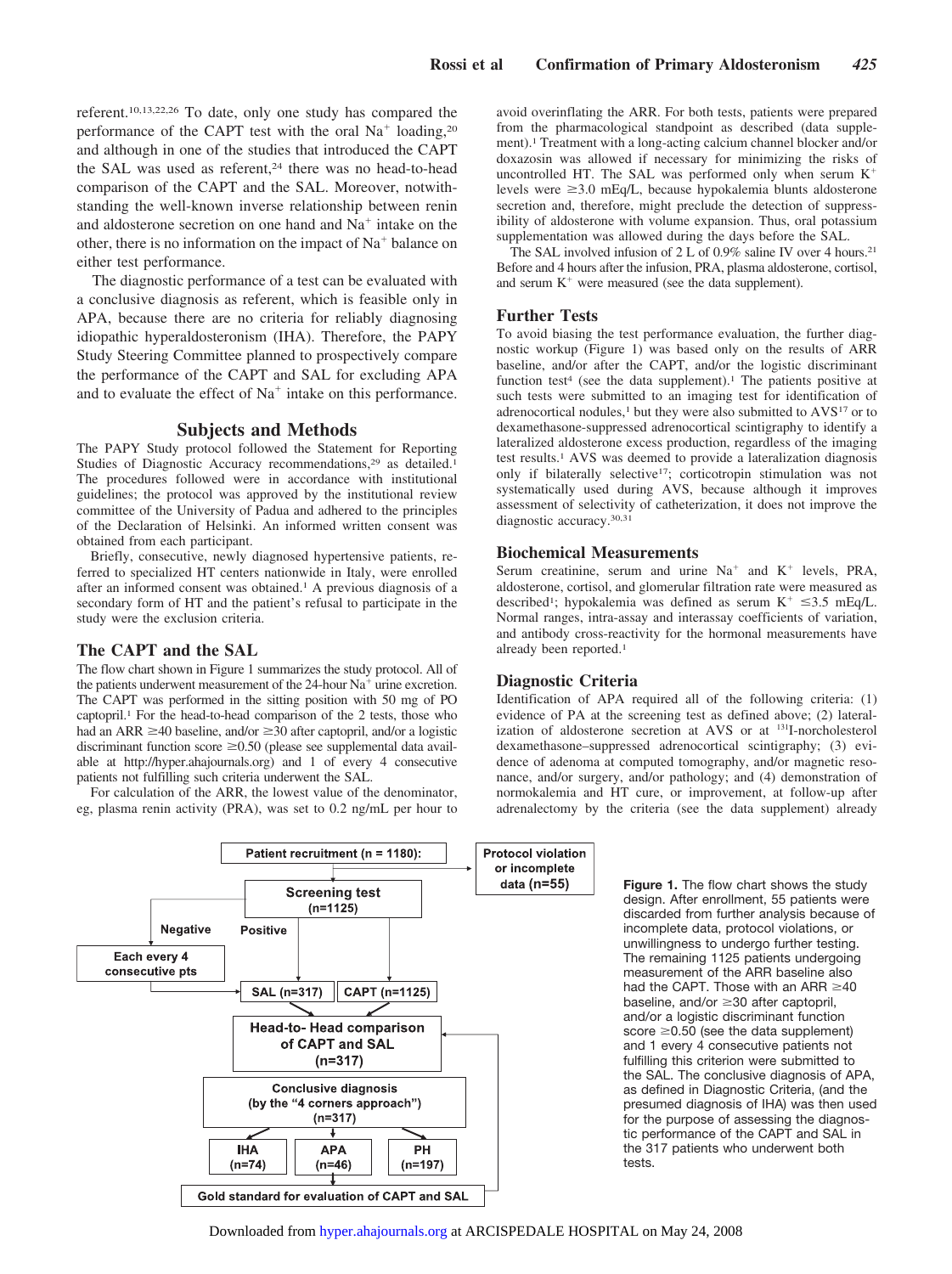| Variable                                                                         | PH                  | P         | <b>APA</b>            | Ρ         | IHA                   | $P$ (IHA vs PH) |
|----------------------------------------------------------------------------------|---------------------|-----------|-----------------------|-----------|-----------------------|-----------------|
| Age, y                                                                           | $46 + 11$           | 0.031     | $51 \pm 13$           | <b>NS</b> | $48 + 11$             | <b>NS</b>       |
| BMI, kg $m^{-2}$                                                                 | $27.4 \pm 4.7$      | <b>NS</b> | $27.4 \pm 4.1$        | <b>NS</b> | $26.9 + 4.1$          | <b>NS</b>       |
| Systolic BP, mm Hq                                                               | $147 + 18$          | 0.002     | $158 + 23$            | <b>NS</b> | $153 + 16$            | 0.066           |
| Diastolic BP, mm Hq                                                              | $97 + 11$           | <b>NS</b> | $97 + 10$             | <b>NS</b> | $100 + 10$            | 0.035           |
| Serum $K^+$ , mEq $L^{-1}$                                                       | $4.1 \pm 0.4$       | < 0.0001  | $3.4 \pm 0.5$         | < 0.0001  | $3.9 + 0.4$           | 0.028           |
| $Na+$ , V, mEg day <sup>-1</sup>                                                 | 145 (135 to 155)    | <b>NS</b> | 131 (110 to 153)      | <b>NS</b> | 136 (122 to 151)      | <b>NS</b>       |
| $GFR$ , mL min <sup>-1</sup>                                                     | $90 + 20$           | <b>NS</b> | $84 + 16$             | <b>NS</b> | $90 + 20$             | <b>NS</b>       |
| PRA, ng mL <sup>-1</sup> h <sup>-1</sup>                                         | 1.31 (1.00 to 1.63) | 0.002     | $0.64$ (0.31 to 0.98) | <b>NS</b> | $0.52$ (0.37 to 0.68) | < 0.001         |
| Plasma aldosterone, ng $dL^{-1}$                                                 | 17.9 (16.3 to 19.6) | < 0.0001  | 32.1 (26.0 to 38.2)   | <b>NS</b> | 25.6 (22.4 to 28.8)   | < 0.0001        |
| ARR, (ng dL <sup>-1</sup> )/(ng mL <sup>-1</sup> h <sup>-1</sup> ) <sup>-1</sup> | 13.7 (12.2 to 16.3) | < 0.0001  | 50.2 (26.5 to 123.2)  | <b>NS</b> | 49.2 (32.9 to 77.8)   | < 0.0001        |
| Plasma cortisol, $nmolL^{-1}$                                                    | 146 (137 to 154)    | <b>NS</b> | 131 (120 to 143)      | <b>NS</b> | 143 (130 to 156)      | <b>NS</b>       |

**TABLE 1. Anthropometric and Biochemical Characteristics of the Patients With PH and With PA Caused by an APA and an IHA**

Data are mean $\pm$ SD or 95% CI, in parentheses, for variables not normally distributed. BMI indicates body mass index; Na $^+$ <sub>u</sub>V, sodium urinary excretion; ARR, aldosterone (ng dL<sup>-1</sup>)/PRA (ng mL<sup>-1</sup> h<sup>-1</sup>) ratio; NS, not significant.

described.1 Patients with PA but without conclusive evidence for a lateralized aldosterone excess were presumed to have IHA.

#### **Statistical Analysis**

A normal distribution was attained by appropriate transformations of skewed variables as PRA, aldosterone, and cortisol. One-way ANOVA followed by Bonferroni's test posthoc was used to compare quantitative variables between groups. Categorical variables distribution was investigated by  $\chi^2$  analysis; correlation was assessed by nonparametric Spearman test. Significance was set at  $P<0.05$ .

The cutoff values that gave the highest accuracy, eg, the best combination of sensitivity and false-positive rate, were determined by the plot of sensitivity/specificity versus criterion value. We assessed the accuracy of the CAPT and SAL for identifying APA, IHA, and PA at large by the area under the receiver operator characteristics (ROC) curve (AUC). The AUC can be interpreted as the average value of sensitivity for all of the possible values of specificity or the average value of specificity for all of the possible values of sensitivity. When the ROC curve coincides with the diagonal line, the AUC is equal to 0.50, and, therefore, the test cannot discriminate between groups; when there is no value overlapping between the groups, the AUC equals 1, and the ROC curve reaches the upper left corner of the plot. The ROC curves comparison was performed with the MedCalc software 8.1.1.0 (MedCalc Software).

#### **Power of the Study**

With 197 patients with PH and 46 with APA, and with this pairwise within-patient design, the study had a power  $>95\%$  to investigate the accuracy of the CAPT and the SAL for diagnosing APA. For details on power calculation, please see the data supplement.

#### **Results**

#### **Baseline Characteristics**

The baseline features of the patients, divided by diagnosis, are shown in Table 1. The APA patients were older, had higher systolic blood pressure (BP), and also had baseline plasma aldosterone and ARR, whereas renin and  $K^+$  levels were lower than in the PH patients. The 74 patients presumed to have IHA did not differ from the APA patients for baseline plasma aldosterone, PRA, and cortisol levels, although serum  $K<sup>+</sup>$  was higher and ARR lower than in the APA patients. The SAL was performed, on average, 4 weeks after the screening; however, there were no significant differences among the

PRA, aldosterone, cortisol, and ARR baseline values measured at the screening test and at the SAL.

At the time of the CAPT and SAL, 41% of the patients were untreated, 35% were on a calcium channel blocker or doxazosin, and 24% were on both agents. The APA patients required more often than the other groups (42%) a combination of calcium channel blocker or doxazosin to achieve BP control. Baseline PRA, aldosterone, and cortisol, either within the entire cohort or in each diagnosis group, did not differ across treatment groups.

#### **CAPT**

Captopril lowered BP but caused no symptomatic hypotension and adverse effects. It increased PRA in all of the groups (Table 2); post-CAPT PRA was higher in the PH than in the APA and IHA groups  $(P<0.05)$  but did not differ between APA and IHA. Aldosterone and cortisol concentrations fell in all of the groups. Aldosterone was higher in APA and IHA than in the PH group (both  $P<0.0001$ ), albeit with a values overlap.

The fall of aldosterone after CAPT showed no correlation with the increase of PRA in any diagnosis group. It correlated with the fall of cortisol in the all cohort ( $\rho$ =0.240; *P*<0.001) and in the PH group  $(\rho = 0.181; P = 0.05)$  but not in the APA and IHA groups.

#### **SAL**

A raise of BP was occasionally seen with SAL, but no adverse effects and no change of serum  $K^+$  occurred (Table 2). The SAL lowered PRA, aldosterone, and cortisol concentrations significantly without differences across diagnosis and treatment groups. The post-SAL aldosterone was higher in the APA and the IHA than in the PH group (both  $P \le 0.0001$ ), albeit with a values overlap. By contrast, there were no significant differences of PRA and cortisol. The fall of aldosterone post-SAL correlated with that of PRA in the all cohort ( $\rho$ =0.177;  $P \le 0.001$ ), the PH ( $\rho = 0.304$ ;  $P = 0.001$ ), and APA ( $\rho = 0.396$ ;  $P=0.030$ ) groups but not in the IHA group ( $\rho=0.253$ ; *P* not significant). The fall of aldosterone correlated with that of cortisol in the all cohort ( $\rho$ =0.450; *P*<0.001), the PH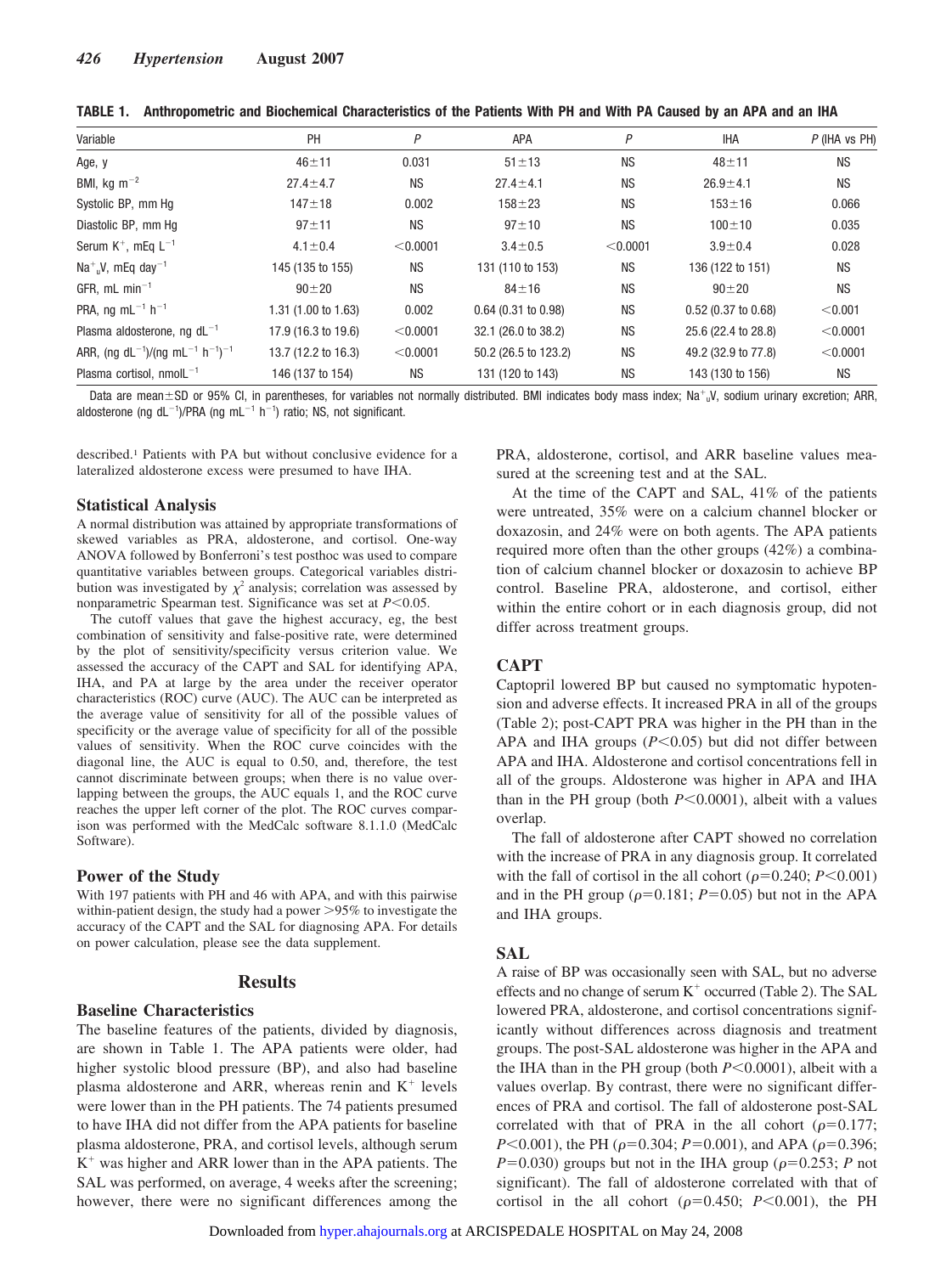|                                          |                       | APA                              |                       | <b>IHA</b>                       | PH                             |                        |
|------------------------------------------|-----------------------|----------------------------------|-----------------------|----------------------------------|--------------------------------|------------------------|
| Variable                                 | <b>Before</b>         | After                            | Before                | After                            | <b>Before</b>                  | After                  |
| Captopril                                |                       |                                  |                       |                                  |                                |                        |
| PRA, ng mL <sup>-1</sup> h <sup>-1</sup> | $0.64$ (0.31 to 0.98) | 1.15 (0.54 to 1.76) <sup>+</sup> | $0.52$ (0.36 to 0.68) | $0.82$ (0.55 to 1.09) $\ddagger$ | 1.31 $(0.99 \text{ to } 1.63)$ | 3.32 (2.39 to 4.26)§   |
| Plasma aldosterone,<br>ng $dL^{-1}$      | 32.4 (26.7 to 39.1)   | 22.7 (18.4 to 27.0)§             | 24.2 (20.7 to 27.6)   | 20.9 (18.4 to 23.4)§             | 15.2 (13.5 to 16.9)            | 11.4 (10.4 to 12.4)§   |
| Plasma cortisol,<br>nmol $L^{-1}$        | 131 (120 to 143)      | 97 (87 to 106)§                  | 143 (130 to 156)      | 120 (107 to 133)§                | 146 (137 to 154)               | 125 (116 to 133)§      |
| Saline                                   |                       |                                  |                       |                                  |                                |                        |
| PRA, ng mL <sup>-1</sup> h <sup>-1</sup> | $0.76$ (0.42 to 1.09) | $0.39$ (0.21 to 0.56)*           | $0.65$ (0.44 to 0.87) | $0.34$ (0.22 to 0.46)§           | 1.39 (1.03 to 1.76)            | $0.81$ (0.55 to 1.07)§ |
| Plasma aldosterone,<br>ng $dL^{-1}$      | 32.4 (25.6 to 39.1)   | 17.6 (13.4 to 21.9)§             | 24.1 (20.7 to 27.6)   | 11.1 (8.6 to 13.6)§              | 15.2 (13.5 to 16.9)            | 5.5 (4.9 to 6.1) $\S$  |
| Plasma cortisol,<br>nmol $L^{-1}$        | 93 (68 to 117)        | 52 (35 to 70)§                   | 88 (63 to 112)        | 51 (36 to 67)§                   | 101 (91 to 111)                | 63 (56 to 70)§         |

|                | TABLE 2. Changes of PRA, Aldosterone, and Cortisol Observed After the Saline Infusion in Patients With PH and PA Caused by an |  |  |  |  |  |  |
|----------------|-------------------------------------------------------------------------------------------------------------------------------|--|--|--|--|--|--|
| APA and an IHA |                                                                                                                               |  |  |  |  |  |  |

\**P*0.05; †*P*0.01; ‡*P*-0.003; §*P*0.001 vs before each test.

 $(\rho = 0.522; P < 0.001)$ , the APA ( $\rho = 0.485; P = 0.003$ ), and the IHA ( $\rho$ =0.372; *P*=0.005) groups.

## **Diagnostic Accuracy of the CAPT and SAL**

Table 3 shows the AUC of plasma aldosterone after the CAPT and SAL and the optimal cutoff values for diagnosing APA, IHA, and PA in the all cohort. Because the AUC under the ROC curve was higher  $(P<0.0001)$  than that under the diagonal, both tests were useful to make all 3 of the diagnoses. For both the CAPT  $(0.769 \pm 0.042)$  and the SAL  $(0.854\pm0.030)$ , the accuracy was highest for identification of APA and lowest for identification of IHA in the all cohort.

The optimal cutoff values of aldosterone were higher for post-CAPT than for post-SAL, suggesting that within the (different) time courses of these tests, the latter provides a more potent suppression of aldosterone secretion. However, for both tests, they generally fell in a narrow range. Post-CAPT plasma aldosterone value of 13.9 ng/dL, which corre-

**TABLE 3. Results of the ROC Curve Analysis for Post-CAPT and Post-SAL PA Concentration**

| <b>Diagnosis</b> | Patients  | AUC (95% CI)             | P         | Optimal<br>Cutoff.<br>nq/dL |
|------------------|-----------|--------------------------|-----------|-----------------------------|
| PA               |           |                          |           |                             |
| Saline           | $n = 317$ | $0.811$ (0.764 to 0.859) | ΝS        | 6.80                        |
| Captopril        |           | 0.785 (0.734 to 0.836)   |           | 13.40                       |
| APA              |           |                          |           |                             |
| Saline           | $n = 243$ | $0.853$ (0.794 to 0.912) | 0.054     | 6.75                        |
| Captopril        |           | 0.765 (0.680 to 0.849)   |           | 13.90                       |
| <b>IHA</b>       |           |                          |           |                             |
| Saline           | $n = 271$ | 0.786 (0.727 to 0.844)   | <b>NS</b> | 6.91                        |
| Captopril        |           | 0.798 (0.743 to 0.852)   |           | 13.40                       |
|                  |           |                          |           |                             |

All AUCs differed significantly  $(<0.0001$ ) from the AUC under the diagonal (identity) line. The optimal cutoff was the value of PA after the SAL that provided the highest accuracy, eg, the best tradeoff between sensitivity and specificity. The *P* values in the table relate to comparison of the CAPT and SAL. NS indicates not significant difference between tests.

sponded with the highest accuracy for identification of APA, furnished only moderate sensitivity (69.6; 95% CI: 54.2 to 82.2) and specificity (74.0; 95% CI: 67.2 to 80.0). The sensitivity (82.6; 95% CI: 68.6 to 92.2) and the specificity (75.1; 95% CI: 68.5 to 81.0) were slightly higher for the post-SAL at the plasma aldosterone value of 6.75 ng/dL that represents the highest point estimate of accuracy for identification of APA. The between-tests difference of accuracy was only borderline significant ( $P=0.054$ ; Figure 2). Practically identical conclusions were reached when the analysis was confined to the centers that could perform AVS.<sup>1</sup>

## **The CAPT and SAL End Points**

To investigate whether the PRA- or cortisol-corrected aldosterone values could improve the diagnostic accuracy over the raw plasma aldosterone values, we measured the AUC under the ROC curve for identification of APA of the PRAand cortisol-corrected aldosterone values after CAPT and SAL. We found no significant increase of the AUC between the raw and the PRA- or cortisol-adjusted aldosterone values (data not shown) for either test.



**Figure 2.** The plot shows the ROC of PA after the CAPT and the SAL for the identification of APA. The AUC under the SAL was higher than that under the CAPT, but the difference was borderline significant (inset).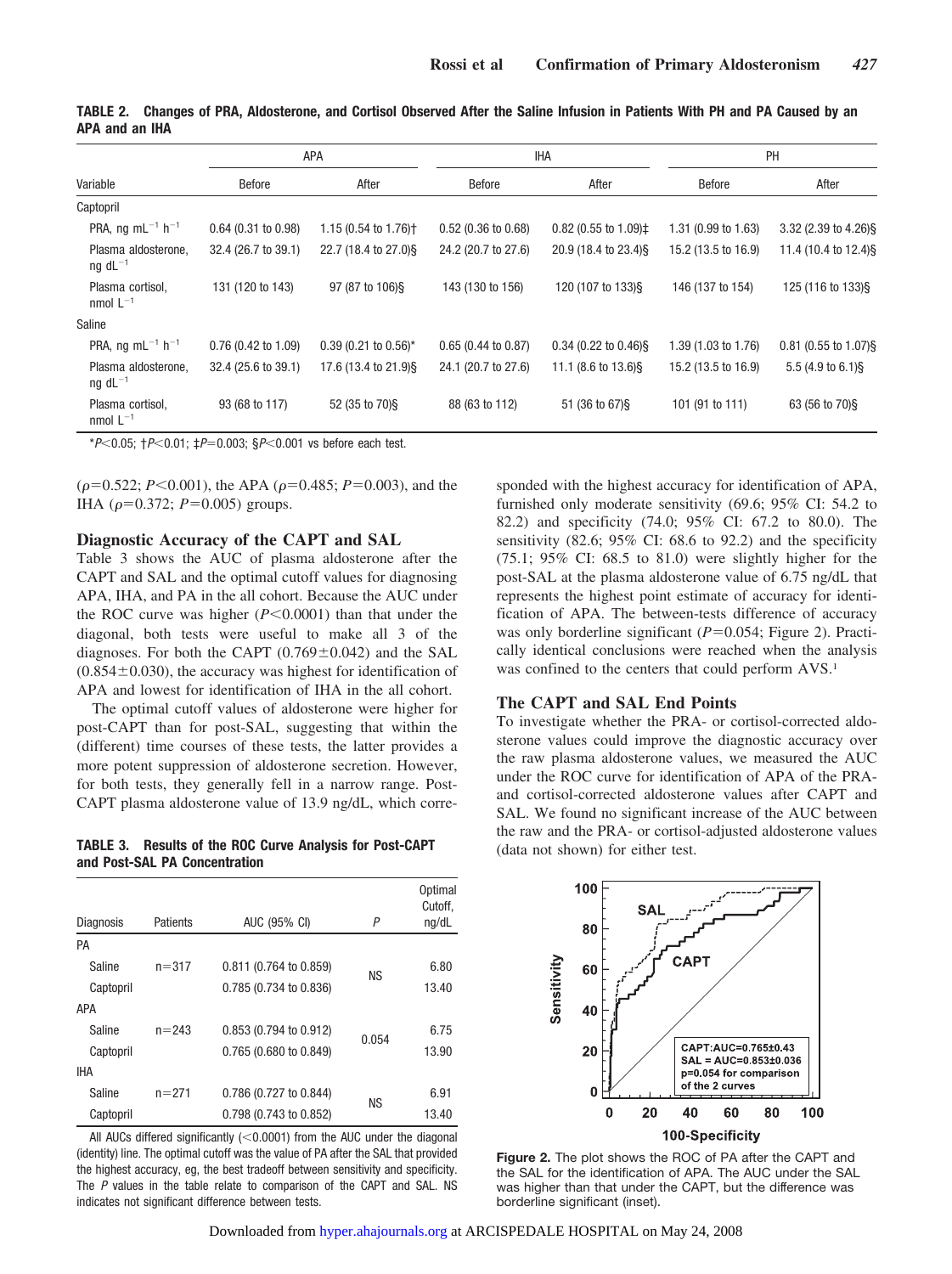| $Na^+$ Intake | ROC Curve<br>AUC (95% CI)  | PA, ng/dL | Sensitivity<br>$(95% \text{ Cl})$ | Specificity<br>$(95% \text{ Cl})$ | Positive<br>Likelihood<br>Ratio | Negative<br>Likelihood<br>Ratio | Positive<br>Predictive<br>Value | Negative<br>Predictive<br>Value |
|---------------|----------------------------|-----------|-----------------------------------|-----------------------------------|---------------------------------|---------------------------------|---------------------------------|---------------------------------|
| CAPT          |                            |           |                                   |                                   |                                 |                                 |                                 |                                 |
| Below median  | $0.691$ (0.601 to 0.772)   | $>15.9*$  | 56.0 (34.9 to 75.6)               | 81.0 (71.7 to 88.4)               | 2.96                            | 0.54                            | 43.7                            | 87.5                            |
| Above median  | $0.847(0.771$ to $0.906$ ) | $>13.4*$  | 85.7 (63.6 to 96.8)               | 70.3 (60.4 to 79.0)               | 2.89                            | 0.20                            | 37.5                            | 95.9                            |
| SAL           |                            |           |                                   |                                   |                                 |                                 |                                 |                                 |
| Below median  | 0.849 (0.772 to 0.907)     | $>6.61*$  | 84.0 (63.9 to 95.4)               | 75.8 (65.9 to 84.0)               | 3.47                            | 0.21                            | 47.7                            | 94.                             |
| Above median  | 0.856                      | $>11.3*$  | 61.9                              | 96.1                              | 15.79                           | 0.40                            | 76.5                            | 92.5                            |

**TABLE 4. Operative Features (Definition Available in the Online Data Supplement) of the CAPT and the SAL for the Identification of** APA According to an Na<sup>+</sup> Intake Below or Above the Population Median

The sensitivity, specificity, positive and negative likelihood ratio, and positive and negative predictive values were calculated at the APA prevalence rate found in our patient cohort below and above median  $Na<sup>+</sup>$  intake, which were 20.8% and 17.2%, respectively.

\*This cutoff value corresponded with the highest accuracy, eg, the best combination of sensitivity and specificity.

## **Effect of Sodium Intake on the CAPT and SAL Performances**

We found that the accuracy of the CAPT for the diagnosis of APA was higher at an  $Na<sup>+</sup>$  intake above rather than below the population median (Table 4 and Figure S2 online). By contrast, the SAL accuracy was unaffected by  $Na<sup>+</sup>$  intake. Hence, the borderline significant difference favoring the SAL over the CAPT became significant in the low sodium and waned in the  $Na<sup>+</sup>$  half of the patients. The  $Na<sup>+</sup>$  intake not only affected the aldosterone optimal cutoff values for both the CAPT and the SAL but also the operative features of both tests (Table 4).

## **Predictive Value of the CAPT and SAL**

The positive predictive value and the negative predictive value for the CAPT and SAL as functions of the APA prevalence in the patients divided by  $Na<sup>+</sup>$  intake are shown in Figure 3. In the patients screened at most referral centers, the APA prevalence is likely to be  $\leq 50\%$ ; hence, both tests perform better at excluding than at confirming APA. Na intake had an impact on the predictive values: at a low Na intake, the SAL had a higher negative predictive value than the CAPT; at a high  $Na<sup>+</sup>$  intake, the SAL had a higher positive predictive value but a lower negative predictive than the CAPT.

#### **Discussion**

Because the screening tests for PA have a low specificity, the selection of the PA patients for AVS requires demonstration of nonsuppressibility of aldosterone after dynamic testing. To this end, both the CAPT and SAL can feature ideal confirmatory tests,21,32 but which test to prefer remains contentious, because they did not undergo a head-to-head comparison. Moreover, their performances were examined in few selected patients, mostly in comparison with another test that was used as the "gold diagnostic" standard.<sup>4-6,14,33-40</sup> Instead, they should be tested for accuracy at identifying APA, the only causes of PA that can be unequivocally diagnosed.8 Thus, in the PAPY Study, as a conclusive diagnosis of APA was established with rigorous criteria,<sup>1</sup> we could evaluate of the diagnostic performance of CAPT and SAL in the largestseries of APA ever reported.

## **Treatment Effects and Accuracy of End Points of the CAPT and SAL for Confirming APA**

There was no significant treatment effect on hormone values either at baseline or after the CAPT and SAL, indicating that a long-acting calcium channel blocker and/or doxazosin does not markedly influence the aldosterone response to acute angiotensin-converting enzyme inhibition and volume loading. From the practical standpoint, this implies that these agents can be allowed during the CAPT and SAL to avoid the risks of uncontrolled HT.

Aldosterone decreased after the CAPT and SAL, but in the APA and IHA groups, it remained higher than in the PH patients, indicating that aldosterone after both tests carries a diagnostic gain over baseline data. The significant differences of AUC (from the diagonal AUC) for identification of APA, IHA, and PA for both tests (Table 3) confirm their diagnostic usefulness. However, at the plasma aldosterone value providing the highest accuracy for identification of APA, the sensitivity and specificity of the CAPT and the SAL were moderate. Overall, the accuracy of the SAL was borderline significantly  $(P=0.054)$  higher than that of the CAPT. The optimal plasma aldosterone cutoff value after the CAPT (13.9 ng/dL) was  $\approx$ 2-fold higher than that (6.75 ng/dL) after the SAL, indicating that the latter test induces a much greater degree of suppression of aldosterone secretion than the former, at least within the time courses of the 2 tests. We cannot exclude that a greater aldosterone suppression could occur at a later time point after CAPT; however, this potential advantage has to be weighed against the costs and inconvenience of doubling the time of this test. Moreover, it has to be considered that these optimal cutoffs can differ slightly at other centers depending on several factors, including the aldosterone assay, the test conditions, the sodium intake, etc.

With either test, there was no increase of the AUC when the PRA- or cortisol-adjusted aldosterone values were used instead of the raw aldosterone values. Thus, our results do not confirm the contention that the measurements of PRA and cortisol improve the diagnostic accuracy of the SAL.32

A conclusive diagnosis of APA was largely unavailable in previous studies, because AVS and/or follow-up– based diagnostic criteria were not systematically used. Moreover, the diagnosis of PA was based on the SAL results itself, which introduced a tautology bias, $41$  or the patients with severe HT,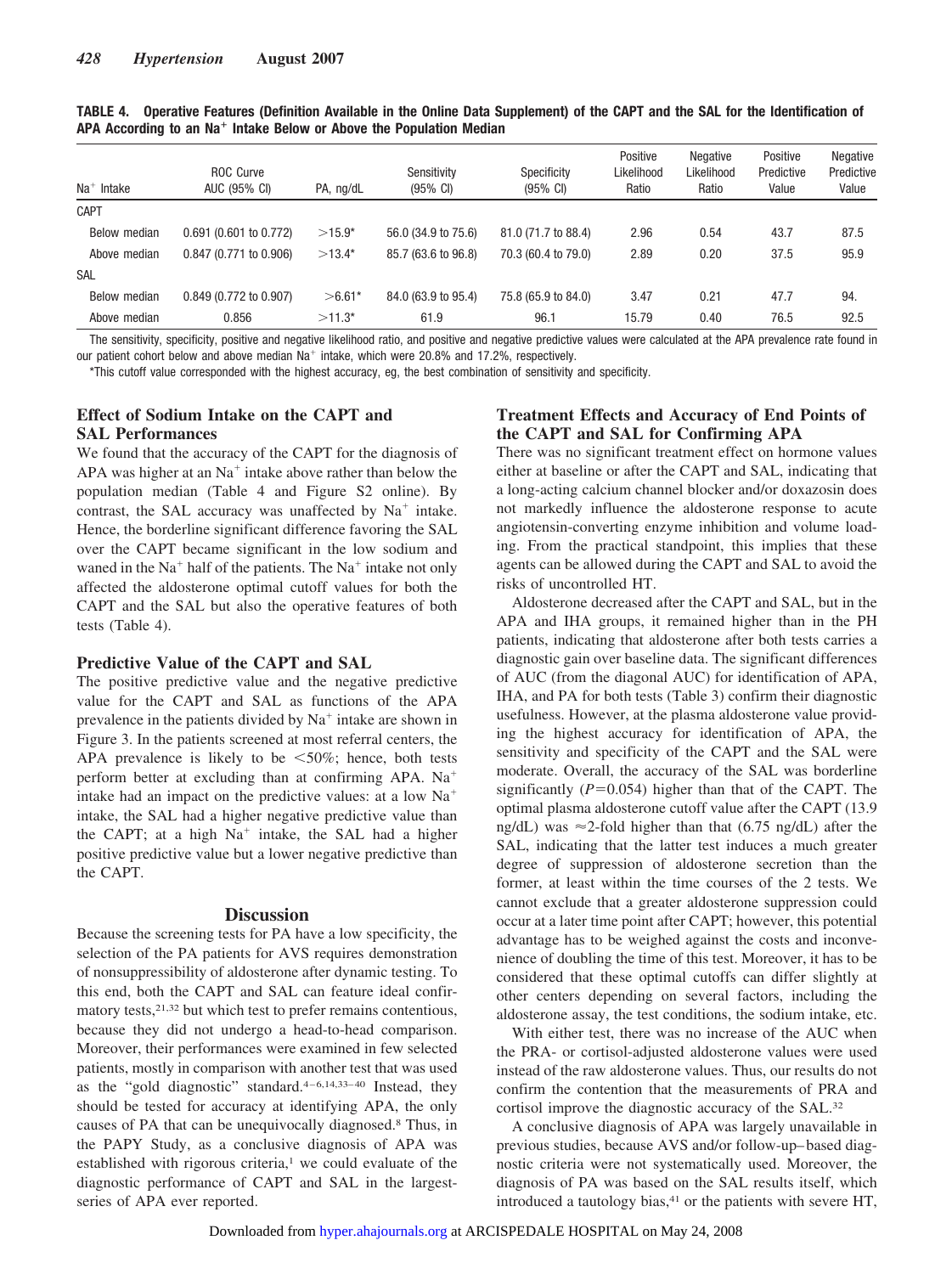

**Figure 3.** The plots show the positive and negative predictive values as a function of the prevalence (pretest or previous, probability) of APA in the patients divided into those above (top) and those below (bottom) the median (130 mEq per day) of Na intake. Predictive values were calculated at the sensitivity and specificity corresponding with the values of plasma aldosterone after the CAPT (15.9 and 13.4 ng/dL, respectively) and the SAL (6.61 and 11.3 ng/dL, respectively) that furnished the highest accuracy for the identification of APA in the low- and high-Na intake cohort. The plot shows that, under the most common rates of prevalence encountered in practice, as those seen in our low- (20.8%) and high- (17.2%)  $Na<sup>+</sup>$  intake cohort (dashed vertical lines), the SAL performs better at ruling out rather than at confirming the presence of APA.

who compose a substantial proportion of the APA patients, were excluded. Recent studies with other tests as referents22,26,42 did not confirm the high accuracy of the SAL originally reported41; studies evaluating the SAL versus the fludrocortisone test as a referent also concluded that the SAL was moderately accurate.<sup>10,26,42</sup>

The ARR after 25 mg of captopril, ie, half the dose used in our study, allowed identification of 6 PA patients with normal ARR baselines.43 The same low dose was used in a head-tohead comparison of the CAPT with the oral  $Na<sup>+</sup>$  loading where a post-CAPT aldosterone value of 8.5 ng/dL provided a high sensitivity (97%) close to that (100%) of the Na<sup>+</sup> loading.<sup>20</sup> However, specificity and accuracy could not be determined, because there were only 5 patients with PH in that study; moreover,  $Na<sup>+</sup>$  intake was not controlled during

the CAPT.20 Thus, our results, consistent with previous studies, indicate overall that both the CAPT and the SAL are moderately accurate for identifying APA.

## **Accuracy of the CAPT and SAL According to Na Intake**

A low  $Na<sup>+</sup>$  intake activates the renin-angiotensin-aldosterone system and, therefore, might alter the results of the CAPT and SAL; however,  $Na<sup>+</sup>$  intake was not taken into consideration in studies supporting use of these tests.22,32 By splitting our patients according to the median of daily urinary Na excretion, we found that the SAL performed similarly in both cohorts. By contrast, the CAPT performance was markedly affected by  $Na^+$  intake: a  $\leq 130$  mEq per day  $Na^+$  intake resulted into a significant  $(P=0.023)$  decrease of the AUC (Figure S2). Thus, the fall of aldosterone after acute volume expansion is insensitive to dietary  $Na<sup>+</sup>$  intake, whereas that in response to acute angiotensin-converting enzyme inhibition is affected by  $Na<sup>+</sup>$  intake. From the practical standpoint, this implies that an  $Na<sup>+</sup>$  intake  $>130$  mEq per day should be recommended during the days before the test, because an Na<sup>+</sup>-restricted diet might impair the diagnostic accuracy of the CAPT.

## **Positive and Negative Predictive Values of the CAPT and SAL**

The positive predictive value, eg, the probability that the disease is present when the test is positive, and the negative predictive value, eg, the probability that the disease is absent when the test is negative, can be most interesting for clinicians, because they allow determination of the performance of both tests in their own patient population. Figure 3 shows a plot of these predictive values for the CAPT and SAL as a function of APA prevalence. It shows that, at the prevalence of APA (50%) seen at most referral centers, both tests perform better at excluding than at confirming the diagnosis, and, thus, they should be viewed as "exclusion" rather than confirmatory tests.

Not unexpectedly, the  $Na<sup>+</sup>$  intake had affected the predictive values: at a low  $Na<sup>+</sup>$  intake, the positive predictive value of the CAPT and SAL were similar, but the negative predictive value of the SAL exceeded that of the CAPT. At a high  $Na<sup>+</sup>$  intake, the positive predictive value of the SAL was higher than that of the CAPT, but the negative predictive value of the CAPT exceeded that of the SAL.

## **Safety of the CAPT and SAL**

Although we used a captopril dose that was twice that used previously,20,24,43,44 the CAPT was well tolerated,20 and caused neither significant hypotension nor changes of serum  $K<sup>+</sup>$  (Table 2). Likewise, no adverse effects or changes of serum  $K<sup>+</sup>$  were seen with the SAL, although a raise of BP was occasionally seen.

## **Limitations of the Study**

Albeit done prospectively in newly diagnosed hypertensive patients referred to specialized HT centers, most patients investigated in the PAPY Study had, in fact, mild HT. Thus, how relevant the current findings are to a population with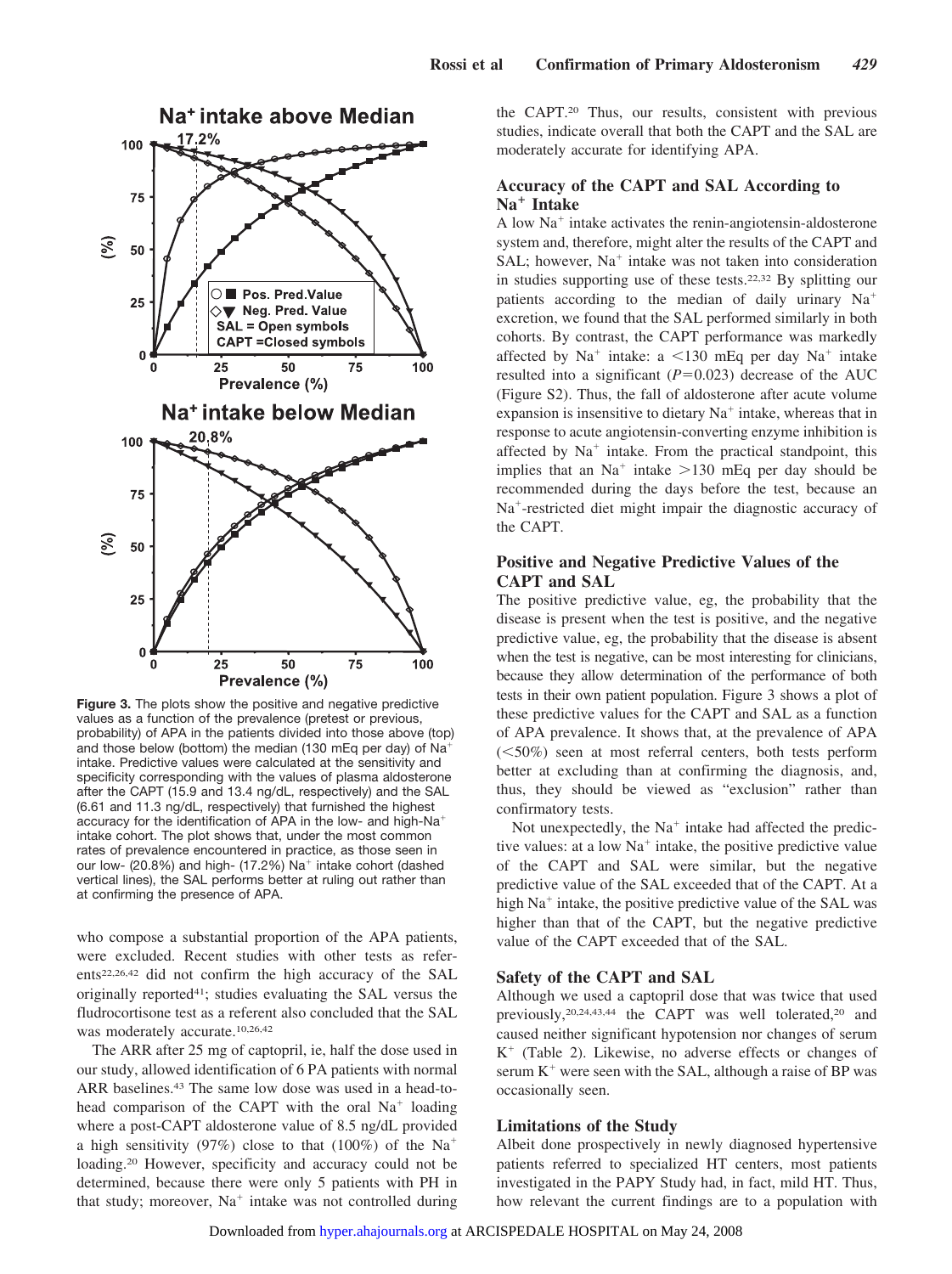more severe HT remains unknown. Moreover, the prespecified ARR of 40 used in the PAPY Study for the screening of PA is quite conservative. Hence, we cannot totally exclude that with such high ARR some APA could be overlooked. It might also be that few were misdiagnosed as IHA because of the tight criteria for identifying APA, the lack of availability of AVS at some centers, and the intrinsic insensitivity of dexamethasone-suppressed adrenocortical scintigraphy for diagnosing APA, as discussed.1 Despite these limitations, because of the lack of accepted criteria to diagnose IHA, which, therefore, can only be presumed, there is no option other than to base investigation of diagnostic tests on the "firm ground" of the APA diagnosis. Thus, it is worth mentioning that our conclusions on the CAPT and SAL performances remained unchanged after restricting our analysis to the centers that performed AVS. Thus, the tight diagnostic criteria used for APA are strengths rather than weaknesses of this study.

It might also be argued that the CAPT and SAL performances were overestimated, because more than half of the patients were preselected for these tests based on the ARR results at baseline and after captopril. However, our protocol reflects common current practice, because these tests are mostly regarded as confirmatory. Moreover, the relatively large cohort of patients without PA investigated in this study represents a safeguard from this potential bias. Finally, because we excluded patients with heart and/or renal failure from this study, the safety of these tests under those conditions needs to be investigated.

#### **Conclusions**

This study allows the following conclusions: (1) even when applied to populations with enriched prevalences of PA, the accuracy of the CAPT and SAL is moderate, and falsepositive and false-negative results are to be expected; (2) both tests are sensitive for the identification of APA, and their accuracy did not differ significantly at an adequate Na intake; and (3) under the most common conditions of prevalence of APA, both the CAPT and SAL are more helpful at excluding rather than at confirming the presence of APA. Because captopril lowers BP, whereas the saline infusion might increase it, and because the CAPT is more simple and cheaper, it should be preferred to the SAL, provided that the patients are on Na<sup>+</sup> intake of  $\geq$ 130 mEq per day (7.6 g of NaCl per day).

#### **Perspectives**

Because it is likely that the even the high prevalence rate of PA found in the PAPY Study underestimated the real prevalence of this disease, $1$  future work should be aimed at determining the SAL and CAPT performances in patients selected based on lower cutoff values of the ARR versus those determined in the PAPY Study.

#### **Appendix**

A list of all Primary Aldosteronism Prevalence in Italy Study investigators is given in Table 5.

## **TABLE 5. List of Participating Centers and PAPY Study Investigators**

| Center                                                                                     | Investigators                                                                       |
|--------------------------------------------------------------------------------------------|-------------------------------------------------------------------------------------|
| 1. Padova, Italy, DMCS Internal<br>Medicine 4                                              | Gian Paolo Rossi, Andrea Semplicini,<br>Chiara Ganzaroli, Achille Cesare<br>Pessina |
| 2. Padova, Italy, Endocrinology                                                            | Franco Mantero, Decio Armanini,<br>Giuseppe Opocher, Paolo Sartorato                |
| 3. Ancona, Italy, Endocrinology                                                            | Gilberta Giacchetti, Vanessa<br>Ronconi, Marco Boscaro                              |
| 4. Reggio Emilia, Italy, Azienda<br>Ospedaliera ASMN di Reggio<br>Emilia Internal Medicine | Ermanno Rossi                                                                       |
| 5. Pisa, Italy, Internal Medicine                                                          | Giampaolo Bernini, Angelica Moretti                                                 |
| 6. L'Aquila, Italy, Department<br>of Internal Medicine and Public<br>Health                | Claudio Ferri, Giovambattista<br>Desideri                                           |
| 7. Palermo, Italy, Internal<br>Medicine                                                    | Giuseppe Andronico, Giovanni<br>Cerasola                                            |
| 8. Brescia, Italy, Internal<br>Medicine                                                    | Damiano Rizzoni, Enzo Porteri,<br>Enrico Agabiti-Rosei                              |
| 9. Legnano, Italy, Internal<br>Medicine                                                    | Gaetana Palumbo, Carlo Costantini,<br>Maria Teresa Lavazza                          |
| 10. Rome, Italy, Internal<br>Medicine                                                      | Claudio Letizia, Chiara Caliumi                                                     |
| 11. Trieste, Italy, Internal<br>Medicine                                                   | <b>Bruno Fabris</b>                                                                 |
| 14. Firenze, Italy,<br>Endocrinology                                                       | Massimo Mannelli, Gabriele Parenti                                                  |
| 15. Torino, Italy, Endocrinology                                                           | Mauro Maccario, Ezio Ghigo                                                          |
| 17. Reggio Calabria, Italy,<br>Nephrology                                                  | Francesca Mallamaci, Graziella<br>Caridi, Carmine Zoccali                           |
| 18. Bari, Italy, Internal<br>Medicine                                                      | Anna Belfiore                                                                       |

#### **Sources of Funding**

This study was supported by research grants from The Foundation for Advanced Research in Hypertension and Cardiovascular Diseases (FORICA) and the Societa` Italiana dell'Ipertensione Arteriosa.

## **Disclosures**

## **References**

- 1. Rossi GP, Bernini G, Caliumi C, Desideri GB, Fabris B, Ferri C, Ganzaroli C, Giacchetti G, Letizia C, Maccario M, Mallamaci F, Mannelli M, Mattarello MJ, Moretti A, Palumbo G, Parenti G, Porteri E, Semplicini A, Rizzoni D, Rossi E, Boscaro M, Pessina AC, Mantero F, for the PAPY Study Investigators. A prospective study of the prevalence of primary aldosteronism in 1125 hypertensive patients. *J Am Coll of Cardiol.* 2006; 48:2293–2300.
- 2. Rossi G, Boscaro M, Ronconi V, Funder JW. Aldosterone as a cardiovascular risk factor. *Trends Endocrinol Metab*. 2005;16:104 –107.
- 3. Milliez P, Girerd X, Plouin PF, Blacher J, Safar ME, Mourad JJ. Evidence for an increased rate of cardiovascular events in patients with primary aldosteronism. *J Am Coll Cardiol*. 2005;45:1243–1248.
- 4. Rossi GP, Rossi E, Pavan E, Rosati N, Zecchel R, Semplicini A, Perazzoli F, Pessina AC. Screening for primary aldosteronism with a logistic multivariate discriminant analysis. *Clin Endocrinol (Oxf*). 1998;49: 713–723.
- 5. Rossi E, Regolisti G, Negro A, Sani C, Davoli S, Perazzoli F. High prevalence of primary aldosteronism using postcaptopril plasma aldoste-

None.